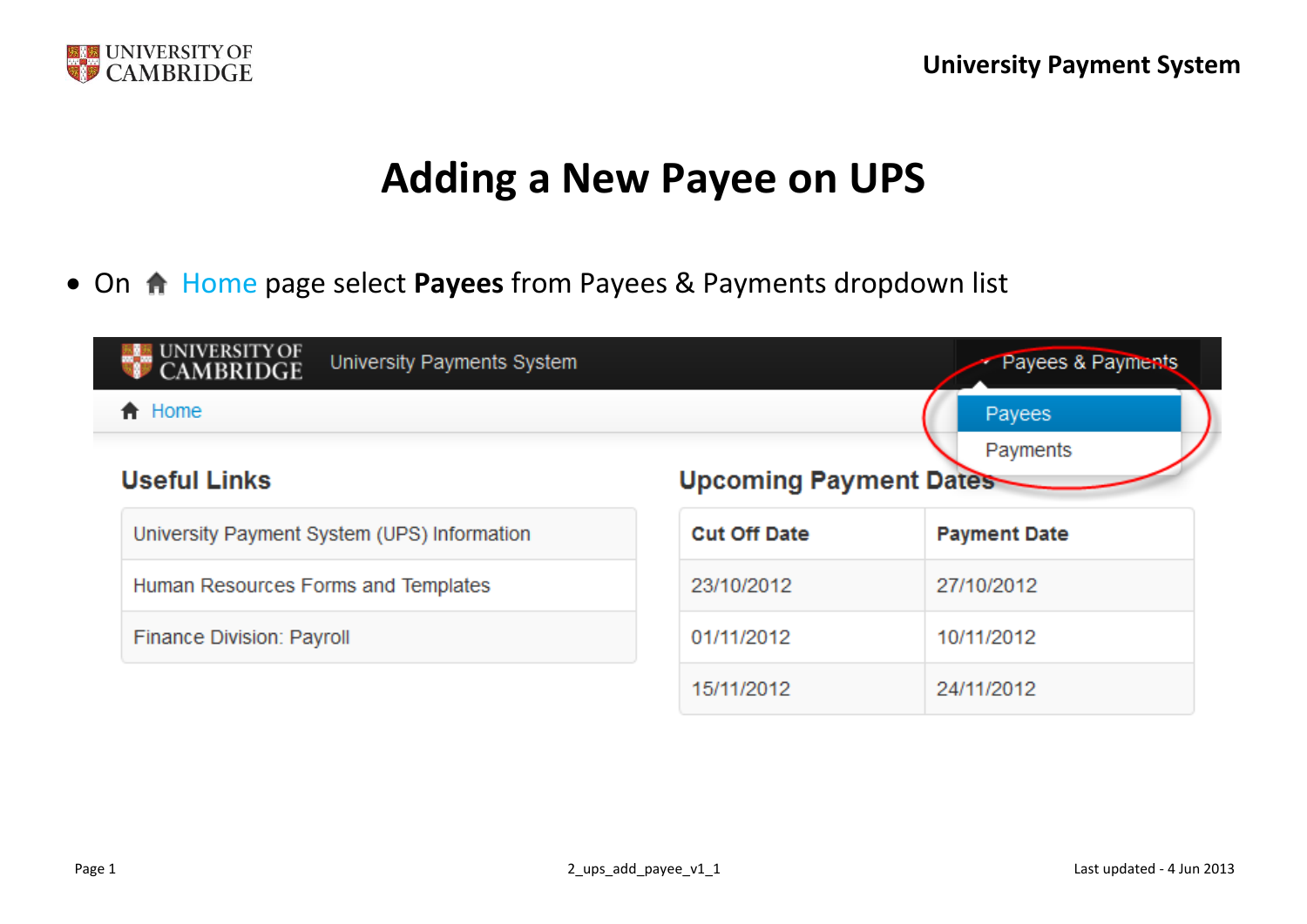

| • Use NI number to check Payee is not already on the system and click |                     |               |                 |                | $+$ Add Payee |
|-----------------------------------------------------------------------|---------------------|---------------|-----------------|----------------|---------------|
| UNIVERSITY OF<br>CAMBRIDGE<br><b>UPS</b>                              | • Payees & Payments | Authorisation | $\cdot$ Reports | Alexsis Dicken |               |
| <b>A</b> Home / Payees & Payments / Payees                            |                     |               |                 |                |               |
| Payees                                                                |                     |               |                 | - Add Payee    |               |
|                                                                       |                     |               |                 |                |               |

| $\overline{\phantom{a}}$ |                                 |
|--------------------------|---------------------------------|
| Search                   |                                 |
| Surname                  |                                 |
| Forename 1               |                                 |
| Date of Birth            | dd/mm/yyyy $\frac{1}{2}$        |
| NI Number                |                                 |
| Post Code                |                                 |
| Person Reference         |                                 |
|                          | Q Search<br><b>Reset Search</b> |

- If no NI number is available, enter partial surname
- The more details you enter the more restricted your search results will be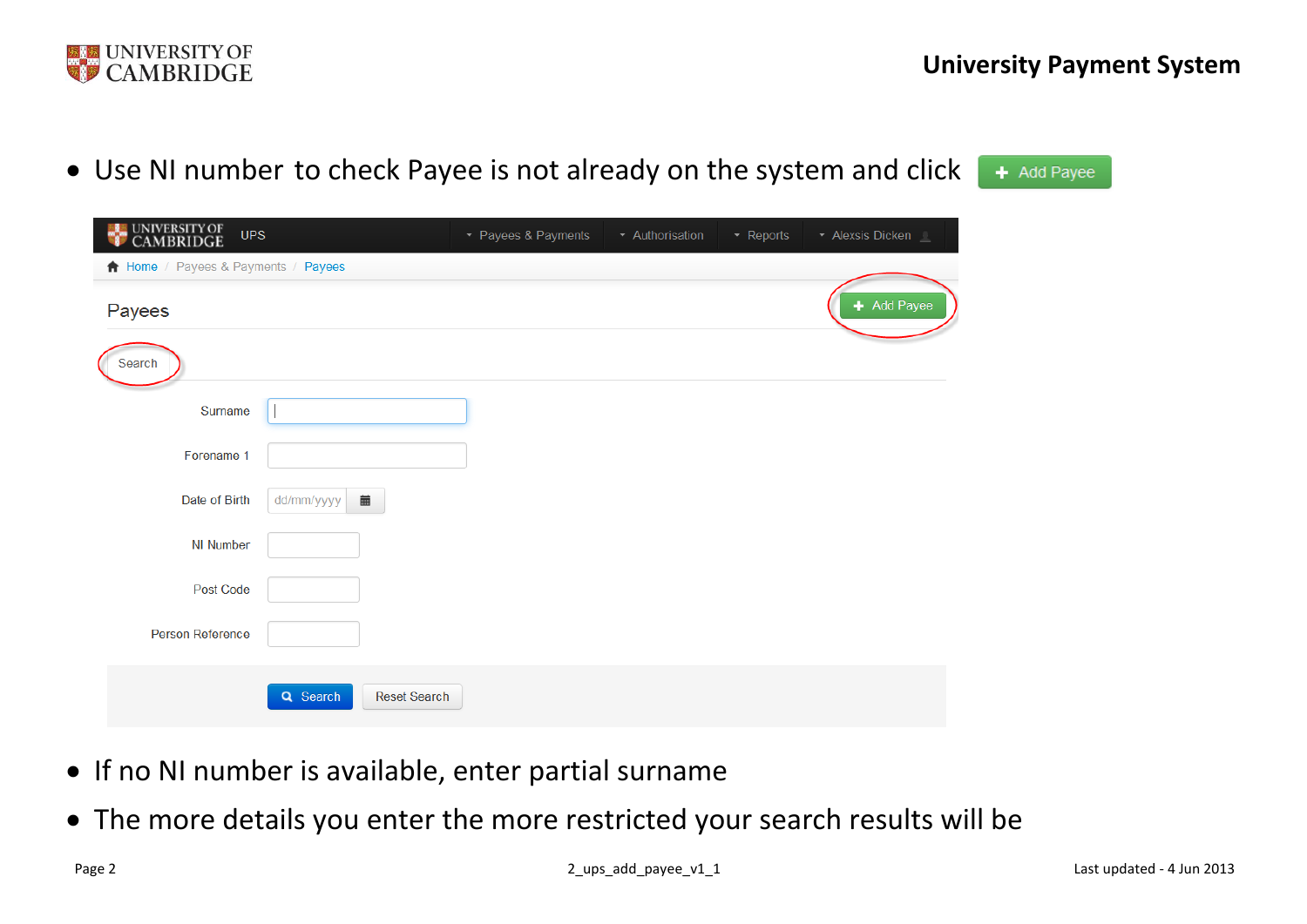

• Enter Payee Details then click **Next Tab Audit Contact and Payment Details.** 

| <b>EXAMPLE UNIVERSITY OF</b> | University Payments System                      | ▼ Payees & Payments | ▼ Authorisation | $\blacktriangleright$ Reports |
|------------------------------|-------------------------------------------------|---------------------|-----------------|-------------------------------|
|                              | A Home / Payees & Payments / Payees / Add Payee |                     |                 |                               |
| <b>Add Payee</b>             |                                                 |                     |                 |                               |
| Payee<br>Contact             | <b>Payment Details</b>                          |                     |                 |                               |
| *Status                      | <b>Worker Agreement</b><br>$\forall$            |                     |                 |                               |
| *Title                       | Select Title<br>$\mathbf{v}$                    |                     |                 |                               |
| *Forename 1                  |                                                 |                     |                 |                               |
| Forename 2                   |                                                 |                     |                 |                               |
| *Surname                     |                                                 |                     |                 |                               |
| *Gender                      | Select Gender<br>$\overline{\mathbf{v}}$        |                     |                 |                               |
| *Date of Birth               | 藟<br>dd/mm/yyyy                                 |                     |                 |                               |
| NI Number                    |                                                 |                     |                 |                               |
|                              | Next Tab $\rightarrow$<br>Cancel                |                     |                 |                               |
|                              |                                                 |                     |                 |                               |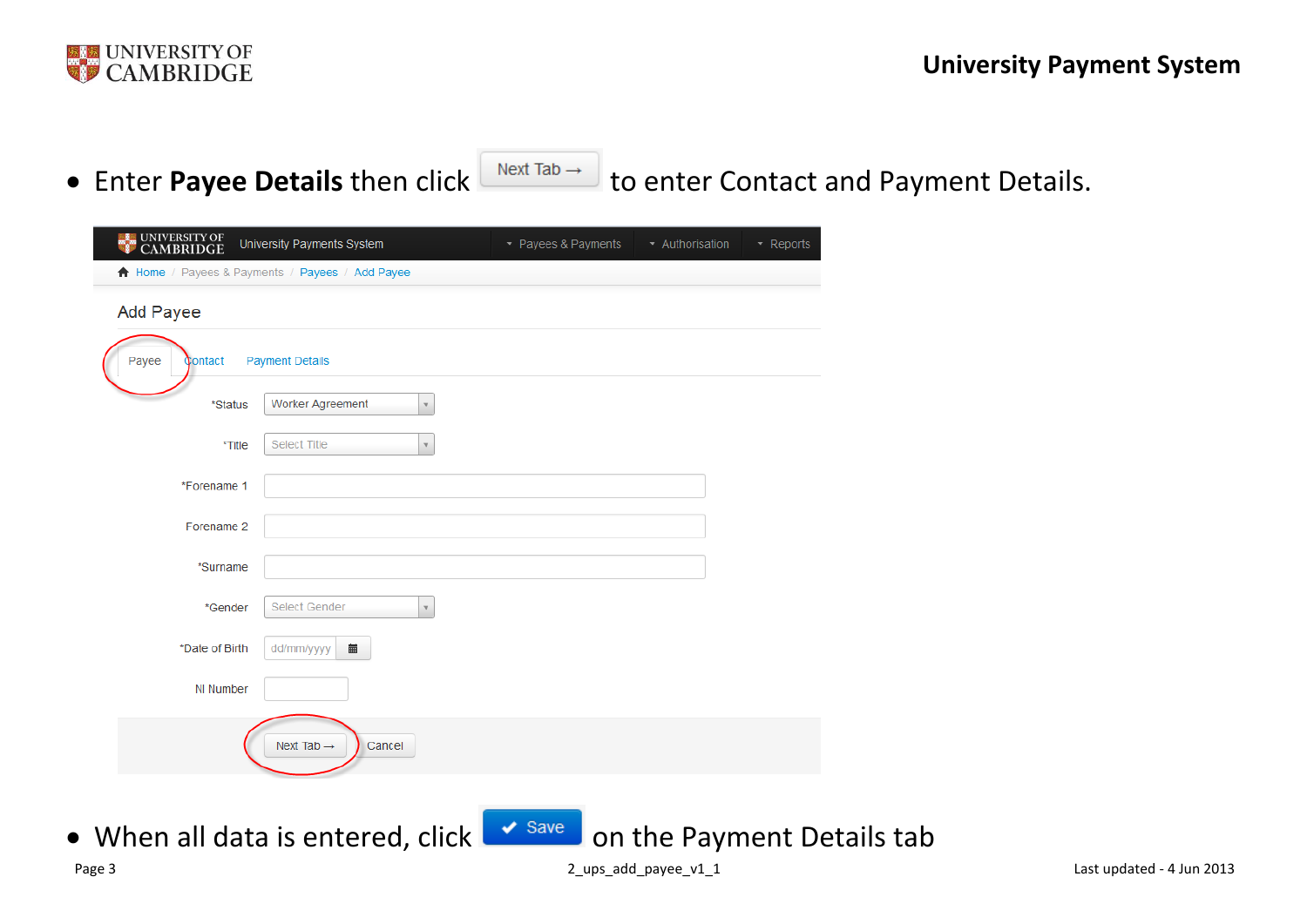

The system will highlight potential duplicate Payee records

| UNIVERSITY OF<br>CAMBRIDGE<br><b>UPS</b>                                  |            |         | - Payees & Payments | - Authorisation<br>$\star$ Reports | - Alexsis Dicken |  |
|---------------------------------------------------------------------------|------------|---------|---------------------|------------------------------------|------------------|--|
| Home / Payees & Payments / Payees / Add Payee                             |            |         |                     |                                    |                  |  |
|                                                                           |            |         |                     |                                    |                  |  |
| <b>Warning</b>                                                            |            |         |                     |                                    |                  |  |
| Potentially duplicate Payees detected. Click Payee details below to view. |            |         |                     |                                    |                  |  |
| <b>Person Reference</b>                                                   | Forename 1 | Surname | Date of Birth       | <b>Post Code</b>                   | <b>NI Number</b> |  |
| H0004244                                                                  | Geoffrey   | Hall    | 19/10/1946          | YO105DD                            | AB123456C        |  |
|                                                                           | Mark       | Smith   | 20/05/1960          | CB <sub>3</sub> OTX                | AB123456A        |  |
| S0005161                                                                  |            |         |                     |                                    |                  |  |

## **Add Payee**

| Payee | Contact     | <b>Payment Details</b>  |
|-------|-------------|-------------------------|
|       | *Status     | <b>Worker Agreement</b> |
|       | *Title      | Mr                      |
|       | *Forename 1 | Mark                    |
|       | Forename 2  |                         |
|       | *Surname    | Smith                   |

 To add new Payee click Create new Payee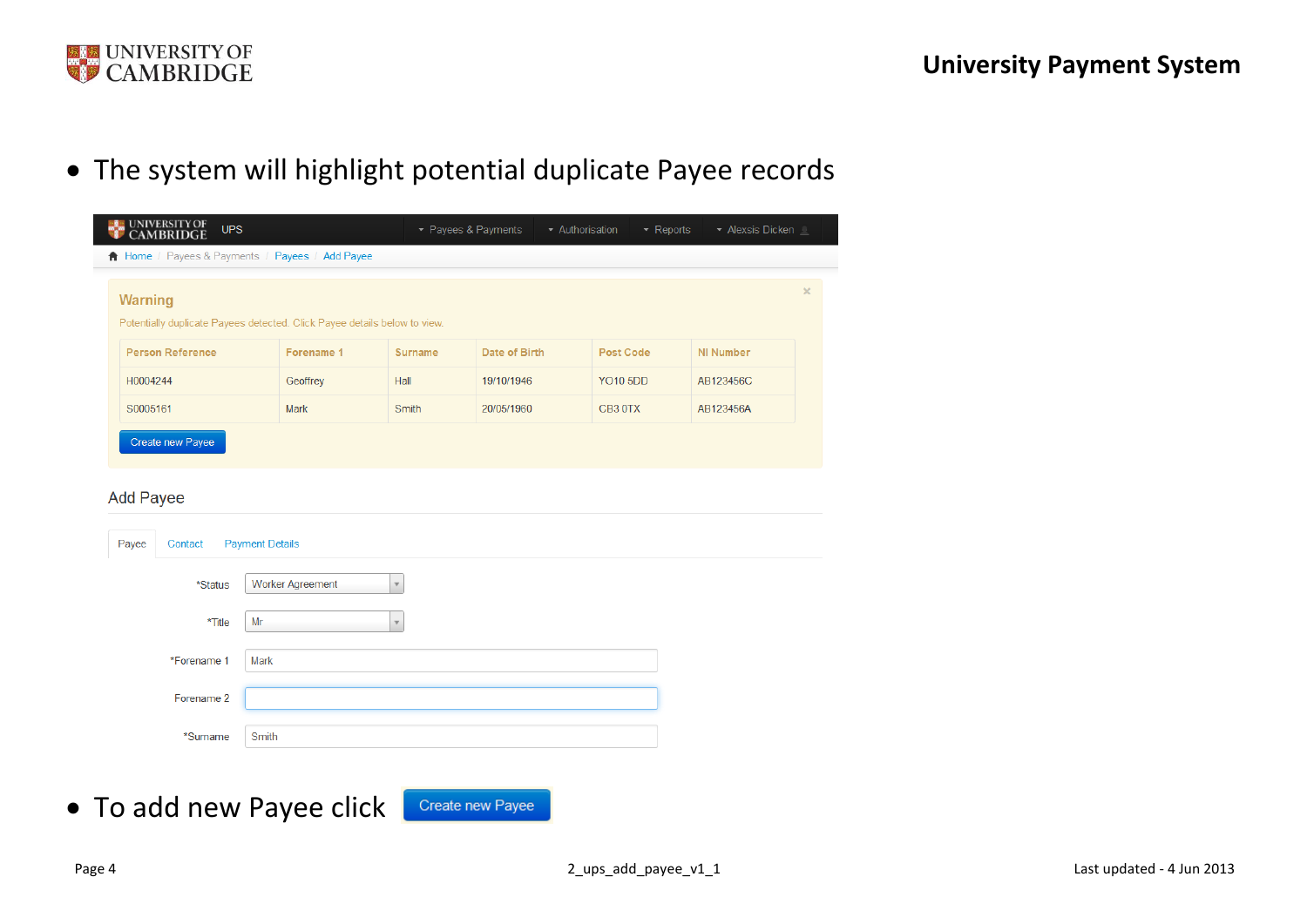

• Invalid or missing details will be highlighted in red

| <b>UNIVERSITY OF<br/>CAMBRIDGE</b><br><b>UPS</b> |                                                           | • Payees & Payments                | • Authorisation | - Reports | Alexsis Dicken |
|--------------------------------------------------|-----------------------------------------------------------|------------------------------------|-----------------|-----------|----------------|
|                                                  | Home / Payees & Payments / Payees / Add Payee             |                                    |                 |           |                |
|                                                  | Errors detected. Please correct all errors and try again. |                                    |                 |           | $\times$       |
| <b>Add Payee</b>                                 |                                                           |                                    |                 |           |                |
| Payee<br>Contact                                 | <b>Payment Details</b>                                    |                                    |                 |           |                |
| *Status                                          | <b>Worker Agreement</b>                                   | $\mathbf{v}$                       |                 |           |                |
| *Title                                           | Mr                                                        | $\mathbf v$                        |                 |           |                |
| *Forename 1                                      | Mark                                                      |                                    |                 |           |                |
| Forename 2                                       |                                                           |                                    |                 |           |                |
| *Surname                                         | Smith                                                     |                                    |                 |           |                |
| *Gender                                          | Male                                                      | $\mathbf v$                        |                 |           |                |
| *Date of Birth                                   | 藟<br>20/05/1960                                           |                                    |                 |           |                |
| <b>NI Number</b>                                 | AB12345A                                                  | Invalid National Insurance number. |                 |           |                |
|                                                  | $\blacktriangleright$ Save<br>Cancel                      |                                    |                 |           |                |

Once highlighted fields have been amended / updated, click Save